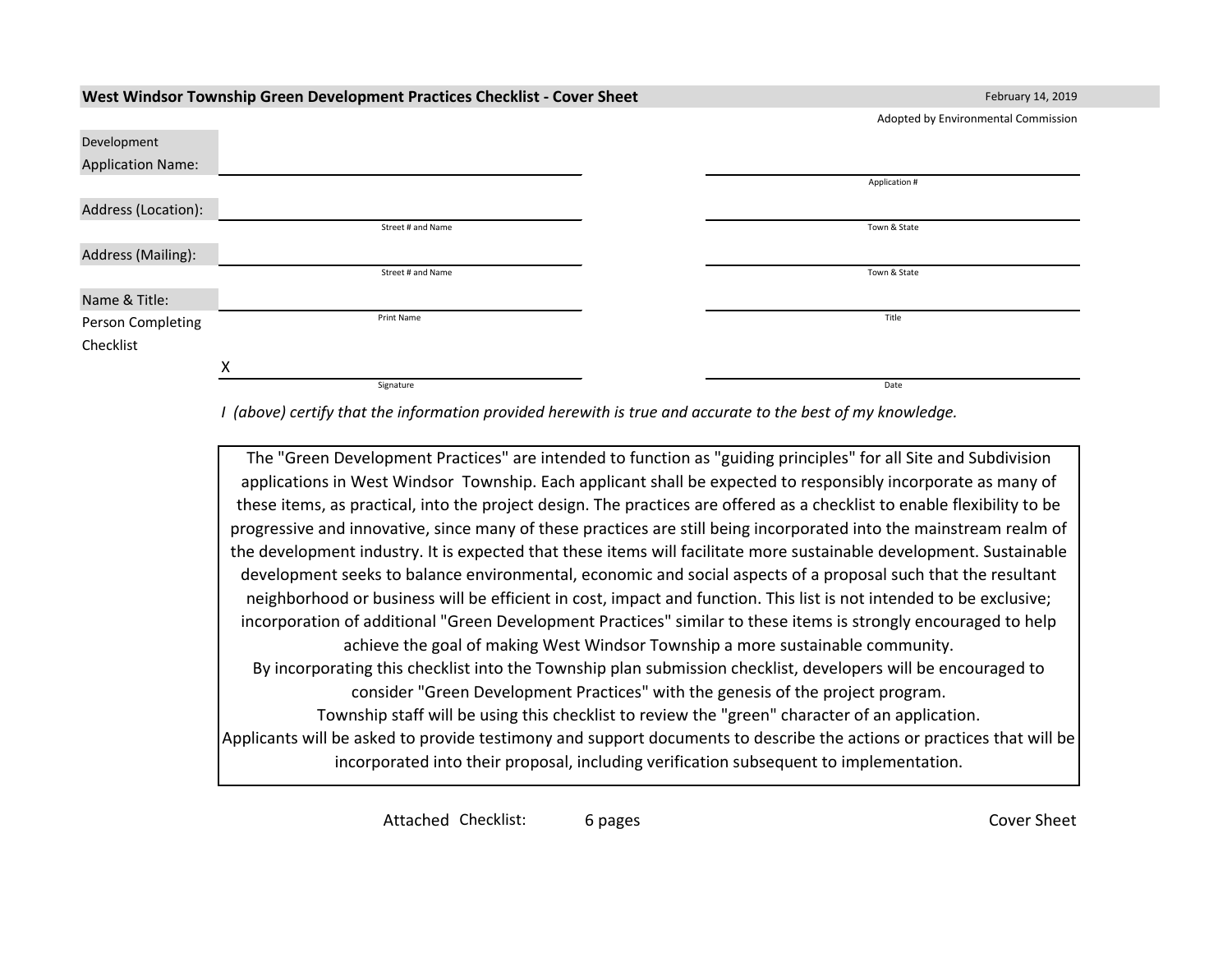Adopted by Environmental Commission

|              | DEVELOPMENT APPLICATION NAME<br><b>DEVELOPMENT APPLICATION #</b>                                                                                                                                                                          |            |                                                                    |           |                                                                 |  |  |
|--------------|-------------------------------------------------------------------------------------------------------------------------------------------------------------------------------------------------------------------------------------------|------------|--------------------------------------------------------------------|-----------|-----------------------------------------------------------------|--|--|
|              | 1. Landscape                                                                                                                                                                                                                              |            |                                                                    |           |                                                                 |  |  |
|              | Item                                                                                                                                                                                                                                      | <b>YES</b> | Describe how this practice will be<br>implemented and the benefits | <b>NO</b> | Reason this practice can not be<br>integrated into this project |  |  |
| a            | Plants - Specify only indigenous plant<br>species within 3,000 feet of the Township<br>Greenbelt and elsewhere when possible.<br>Completely avoid exotic invasive plant<br>species. Township will offer guidance for<br>species to avoid. |            |                                                                    |           |                                                                 |  |  |
| $\mathsf{b}$ | Develop landscape and stormwater<br>maintenance specifications that employ<br>integrated pest management post-bond<br>to assure implementation for five years<br>after occupancy                                                          |            |                                                                    |           |                                                                 |  |  |
|              | Total                                                                                                                                                                                                                                     |            |                                                                    |           |                                                                 |  |  |
|              | 2. Water                                                                                                                                                                                                                                  |            |                                                                    |           |                                                                 |  |  |
| la           | Construct drip landscape irrigation in lieu<br>of spray systems and/or install soil water<br>sensors to conserve irrigation water use.                                                                                                    |            |                                                                    |           |                                                                 |  |  |
| b            | Maximize water efficiency - Use low flow<br>fixtures for faucets, toilets and shower<br>heads, dry fixtures, or occupant sensors.                                                                                                         |            |                                                                    |           |                                                                 |  |  |
| $\mathsf{C}$ | Use native, drought tolerant plants to<br>reduce landscape watering                                                                                                                                                                       |            |                                                                    |           |                                                                 |  |  |
| $\mathsf{d}$ | Provide a system for recycling grey water<br>(non-potable / landscape)                                                                                                                                                                    |            |                                                                    |           |                                                                 |  |  |
|              | Total                                                                                                                                                                                                                                     |            |                                                                    |           |                                                                 |  |  |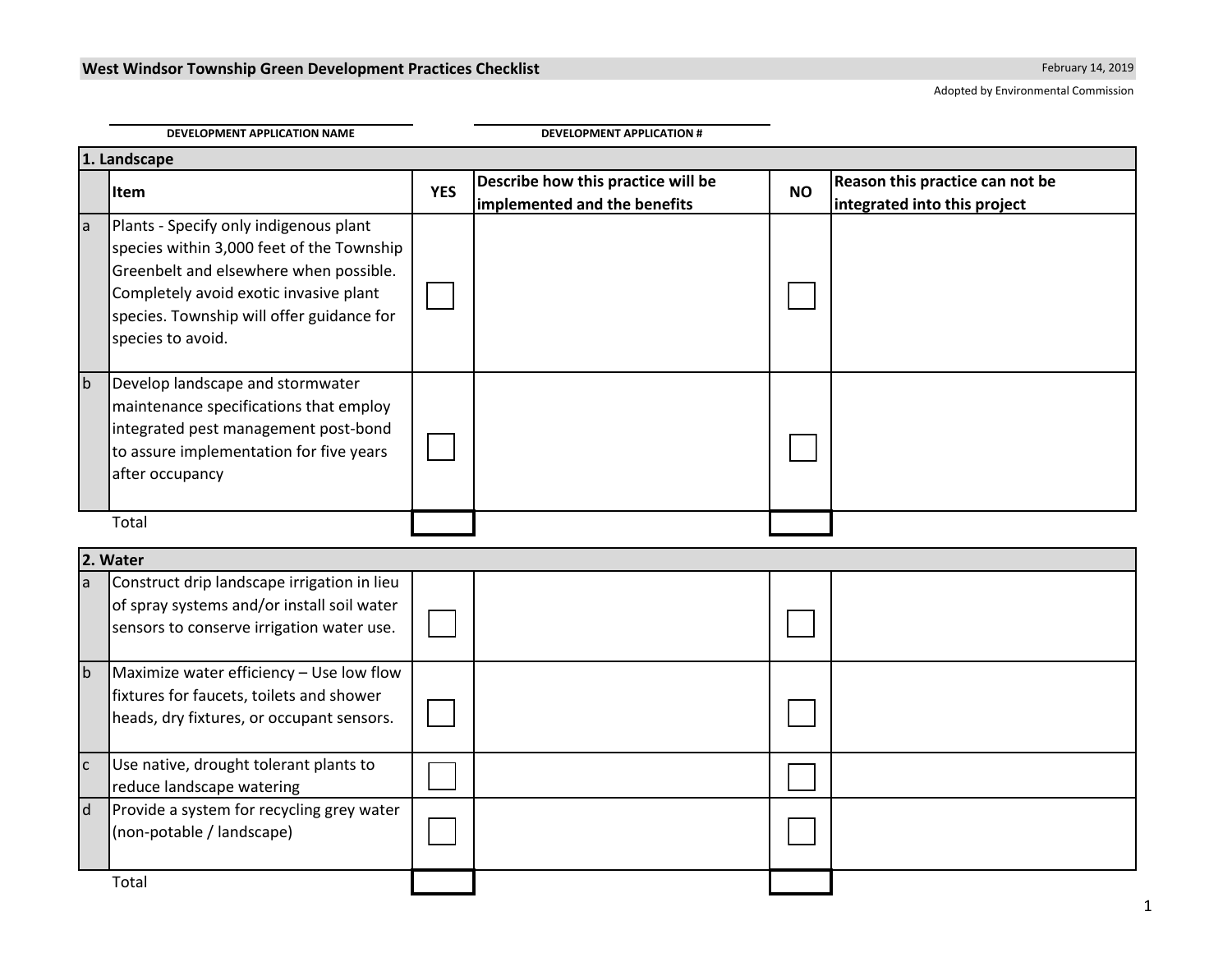|                | 3. Stormwater Management                                                                                                                                                                                                                                                                                                                                                                                       |            |                                                                    |           |                                                                 |  |  |
|----------------|----------------------------------------------------------------------------------------------------------------------------------------------------------------------------------------------------------------------------------------------------------------------------------------------------------------------------------------------------------------------------------------------------------------|------------|--------------------------------------------------------------------|-----------|-----------------------------------------------------------------|--|--|
|                | Item                                                                                                                                                                                                                                                                                                                                                                                                           | <b>YES</b> | Describe how this practice will be<br>implemented and the benefits | <b>NO</b> | Reason this practice can not be<br>integrated into this project |  |  |
| la             | Design and construct 10% to 30% of<br>parking lots with pervious pavements (eco-<br>pavers, etc.). Consider pervious paver or<br>pavement parking stalls and drive aisles<br>where permitted by code.                                                                                                                                                                                                          |            |                                                                    |           |                                                                 |  |  |
| $\mathsf{b}$   | Utilize pervious materials for pedestrian<br>sidewalks and paths.                                                                                                                                                                                                                                                                                                                                              |            |                                                                    |           |                                                                 |  |  |
| $\overline{c}$ | Develop innovative and progressive<br>stormwater best management practices<br>that embrace ecosystem-based, natural<br>and sustainable versus artificial and high-<br>maintenance means of treating storm<br>water quality at the conceptual design<br>phase (e.g., raingardens; bioretention<br>swales / basins). Sand bottom basins are<br>not considered sustainable since they are<br>not ecosystem-based. |            |                                                                    |           |                                                                 |  |  |
| $\mathsf{d}$   | $Re$ -think stormwater management $-$ do<br>not think of stormwater as a by-product<br>- manage stormwater as a resource.<br>Implement stormwater harvesting<br>elements such as collection of stormwater<br>in cistern that is pumped into a building<br>for water closet flushing, or into a water<br>feature using solar-powered pumps.                                                                     |            |                                                                    |           |                                                                 |  |  |
|                | Total                                                                                                                                                                                                                                                                                                                                                                                                          |            |                                                                    |           |                                                                 |  |  |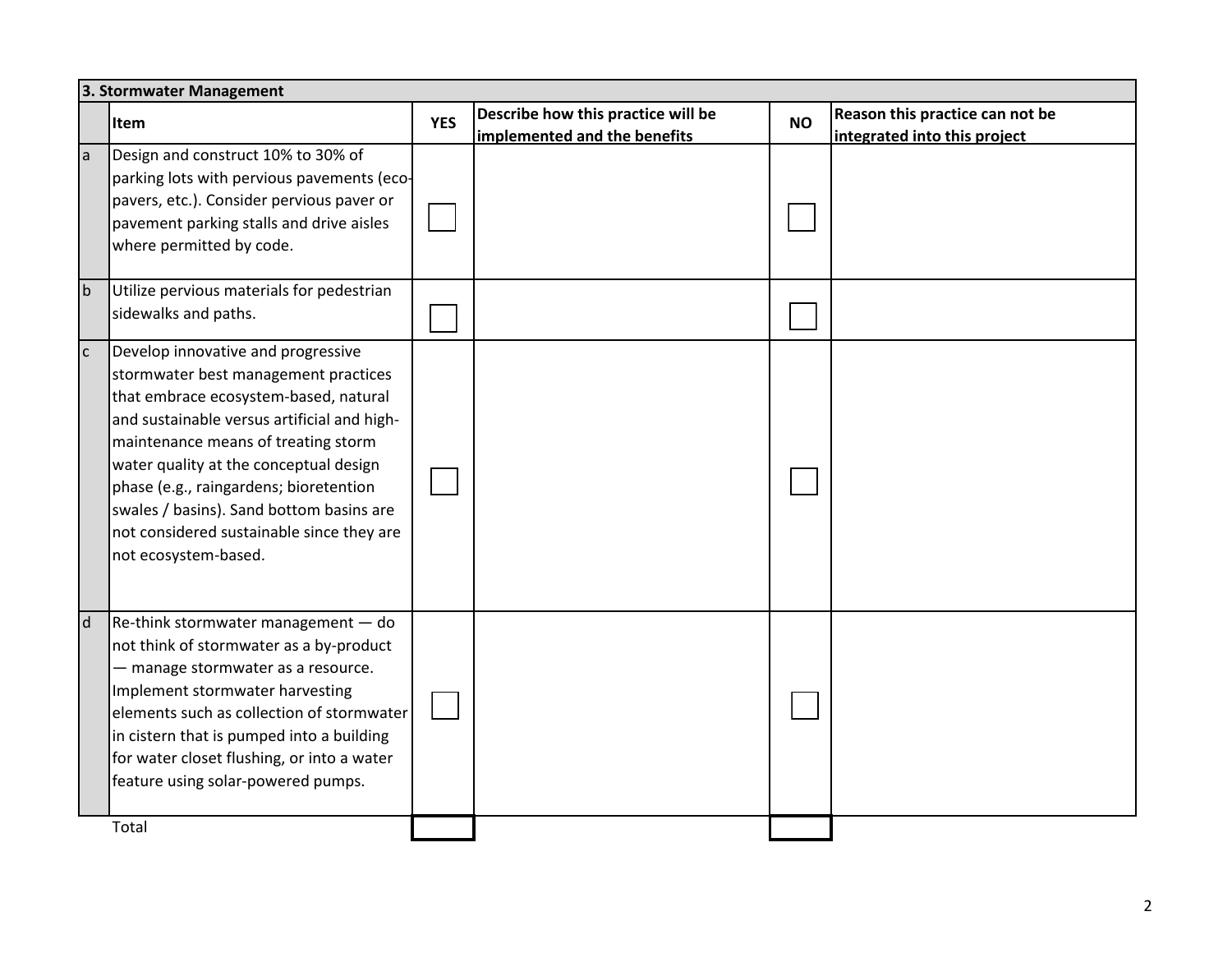|              | 4. Energy                                                                                                                                                                                                                                                                                                                                                                                |            |                                                                    |           |                                                                 |  |  |
|--------------|------------------------------------------------------------------------------------------------------------------------------------------------------------------------------------------------------------------------------------------------------------------------------------------------------------------------------------------------------------------------------------------|------------|--------------------------------------------------------------------|-----------|-----------------------------------------------------------------|--|--|
|              | <b>Item</b>                                                                                                                                                                                                                                                                                                                                                                              | <b>YES</b> | Describe how this practice will be<br>implemented and the benefits | <b>NO</b> | Reason this practice can not be<br>integrated into this project |  |  |
| a            | Implement solar or other alternative<br>energy generation systems for the<br>building, or planned development. Goal:<br>20% electric energy generation from on-<br>site sustainable sources.                                                                                                                                                                                             |            |                                                                    |           |                                                                 |  |  |
| $\mathsf{b}$ | Lighting - Implement L.E.D. lighting<br>technology for site lighting fixtures.<br>Consider solar powered pedestrian scale<br>lighting systems and signage. Install<br>motion sensors & timers for lights.                                                                                                                                                                                |            |                                                                    |           |                                                                 |  |  |
| $\mathsf{C}$ | Energy Use Reduction - Building design<br>promotes passive solar shading & natural<br>daylighting. Implement green roof or light<br>color roof surface. Specify energy<br>efficient windows. Install high eff. HVAC.<br>Install Energy Star compliant equipment &<br>fixtures.                                                                                                           |            |                                                                    |           |                                                                 |  |  |
| d            | Apply site planning techniques, from the<br>W.W.Twp. high density housing ordinance<br>- Site planning for climate & wind<br>orientation siting building to promote<br>energy conservation (e.g. max. south,<br>solar building exposure, consider<br>prevailing wind - reduce effect of cold<br>winter wind & enhance cool summer<br>breeze). Landscape design enhances<br>conservation. |            |                                                                    |           |                                                                 |  |  |
|              | Total                                                                                                                                                                                                                                                                                                                                                                                    |            |                                                                    |           |                                                                 |  |  |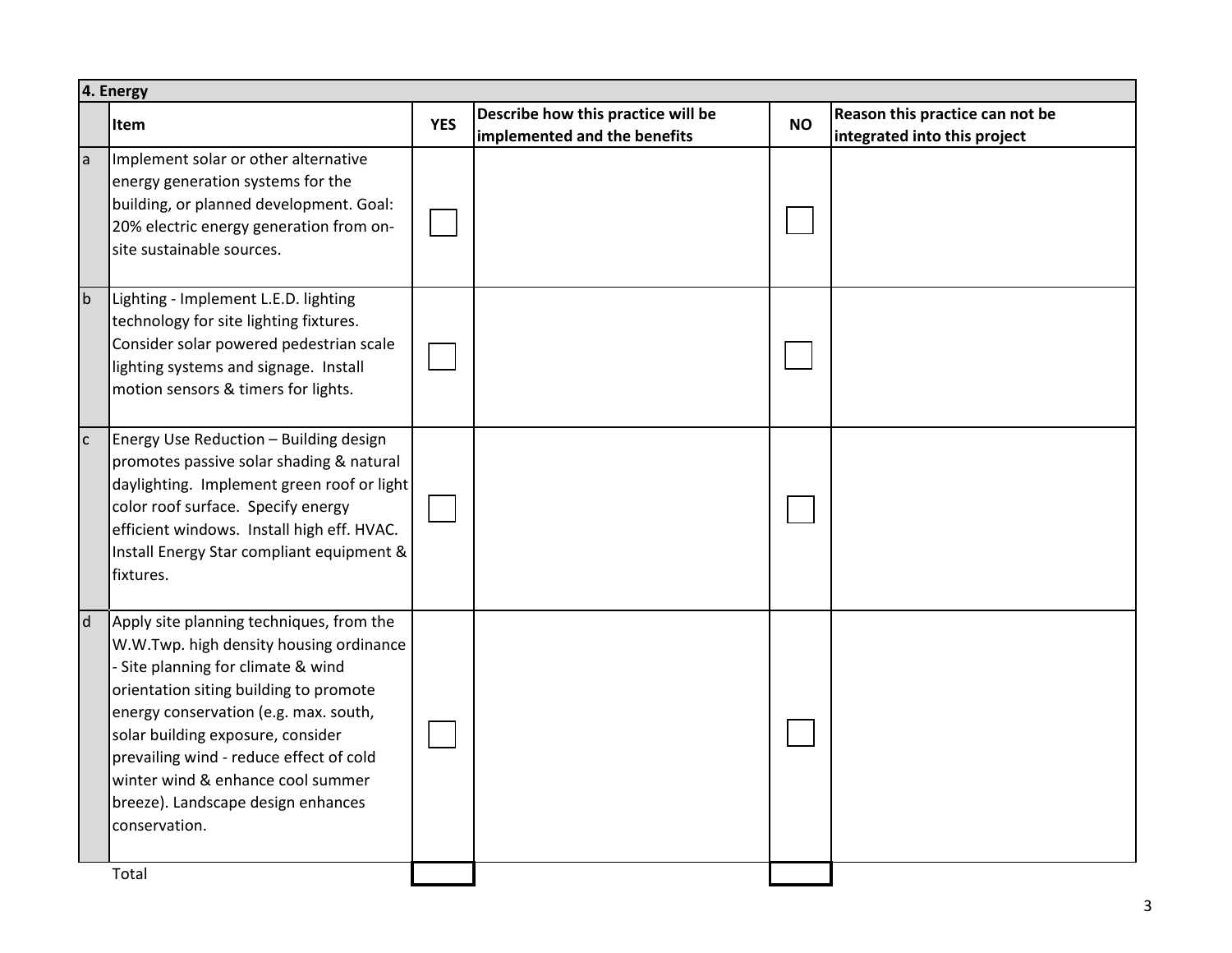|              | <b>5. Resources</b>                                                                                                                                                                                                                                                  |            |                                                                    |           |                                                                 |  |  |
|--------------|----------------------------------------------------------------------------------------------------------------------------------------------------------------------------------------------------------------------------------------------------------------------|------------|--------------------------------------------------------------------|-----------|-----------------------------------------------------------------|--|--|
|              | Item                                                                                                                                                                                                                                                                 | <b>YES</b> | Describe how this practice will be<br>implemented and the benefits | <b>NO</b> | Reason this practice can not be<br>integrated into this project |  |  |
| la           | Specify and implement site furnishings,<br>site improvement and exterior building<br>materials that are manufactured locally -<br>within a radius of 500 miles - Provide list<br>of products and manufacturer location to<br>be evaluated with resolution compliance |            |                                                                    |           |                                                                 |  |  |
| $\mathsf{b}$ | Construction Waste Management - Divert<br>construction, demolition and land clearing<br>debris from landfill disposal. Recycle and<br>or salvage at least 50 % to 75% (by<br>weight) all construction, demolition and<br>land clearing waste.                        |            |                                                                    |           |                                                                 |  |  |
|              | Total                                                                                                                                                                                                                                                                |            |                                                                    |           |                                                                 |  |  |
|              | 6. Social                                                                                                                                                                                                                                                            |            |                                                                    |           |                                                                 |  |  |
| la.          | Art - Implement indigenously inspired art<br>in the landscape (sculpture $-$ garden $-$<br>mural/ relief - artistic site furnishing,<br>etc.) - one application per building or per<br>300 residential units.                                                        |            |                                                                    |           |                                                                 |  |  |
| $\mathsf{b}$ | Reduce Light Pollution - Eliminate all light<br>trespass from the building & site.                                                                                                                                                                                   |            |                                                                    |           |                                                                 |  |  |
|              | Total                                                                                                                                                                                                                                                                |            |                                                                    |           |                                                                 |  |  |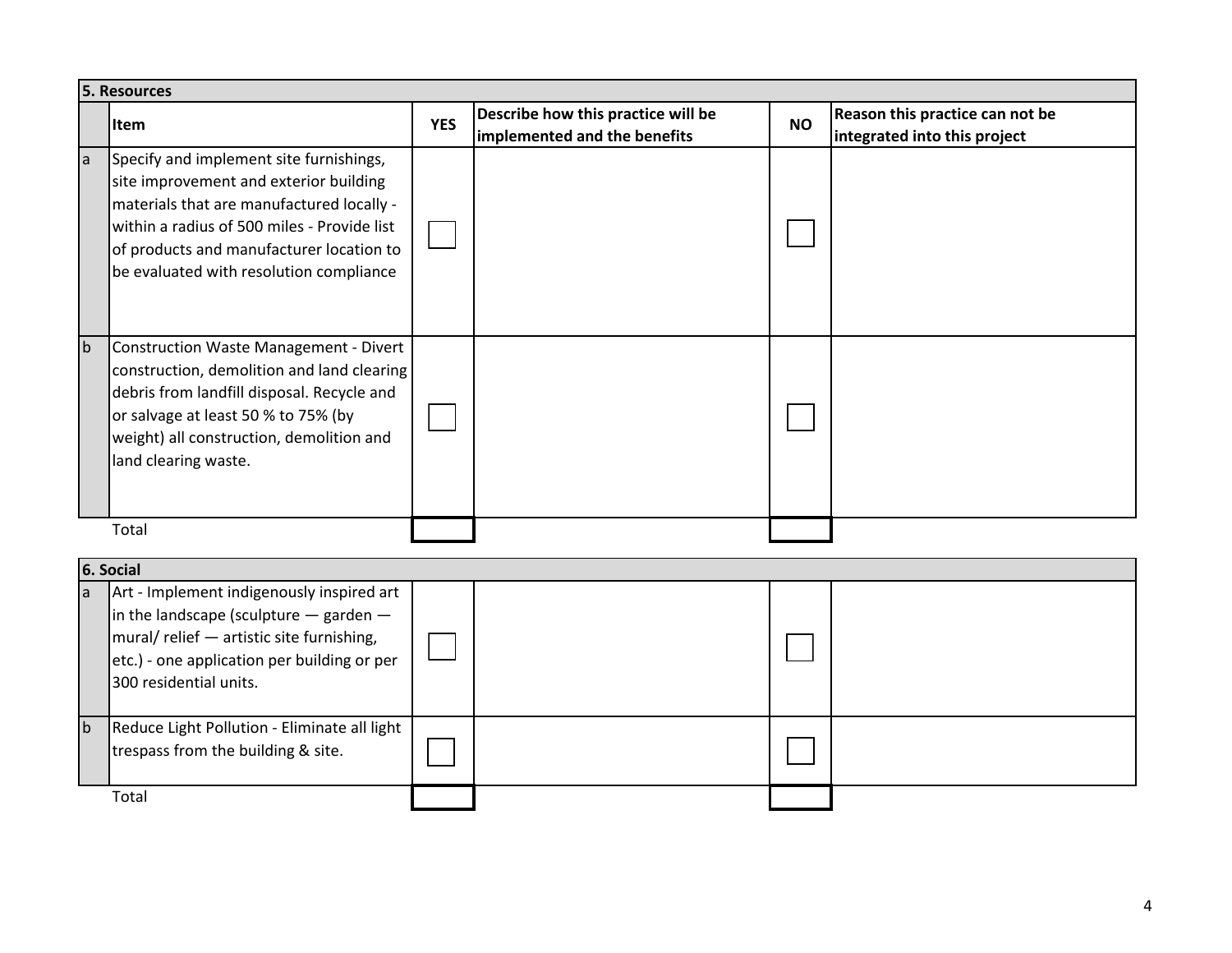|              | 7. Transportation                                                                                                                                                                                                                                                                                                       |            |                                                                    |           |                                                                 |  |  |
|--------------|-------------------------------------------------------------------------------------------------------------------------------------------------------------------------------------------------------------------------------------------------------------------------------------------------------------------------|------------|--------------------------------------------------------------------|-----------|-----------------------------------------------------------------|--|--|
|              | Item                                                                                                                                                                                                                                                                                                                    | <b>YES</b> | Describe how this practice will be<br>implemented and the benefits | <b>NO</b> | Reason this practice can not be<br>integrated into this project |  |  |
| a            | Bicycles - Bicycle friendly parking area and<br>road design, including exclusive or shared<br>marked bike lanes and crossings. Provide<br>lockable bicycle parking and lockers and<br>showers for employees to encourage<br>biking to work. Multi family residences<br>should have accessible bicycle storage<br>areas. |            |                                                                    |           |                                                                 |  |  |
| $\mathsf b$  | Pedestrian - Pedestrian friendly design, to<br>encourage walking between buildings.<br>Follow best practices in design including<br>sidewalks, crosswalks, signs and safe<br>access to parking lots and buildings.                                                                                                      |            |                                                                    |           |                                                                 |  |  |
| $\mathsf{C}$ | Public Transportation - Provide safe<br>pedestrian and bicycle access to available<br>nearby public transportation. Provide or<br>work with transportation officials to<br>provide a safe and dry waiting area for<br>nearby public transportation.                                                                     |            |                                                                    |           |                                                                 |  |  |
| $\mathsf{d}$ | Electric vehicles - Provide electric vehicle<br>charging stations with minimum Level 2<br>(240 volt) capability. Charging spots<br>should be clearly marked as reserved for<br>vehicles while charging only.                                                                                                            |            |                                                                    |           |                                                                 |  |  |
|              | Total                                                                                                                                                                                                                                                                                                                   |            |                                                                    |           |                                                                 |  |  |